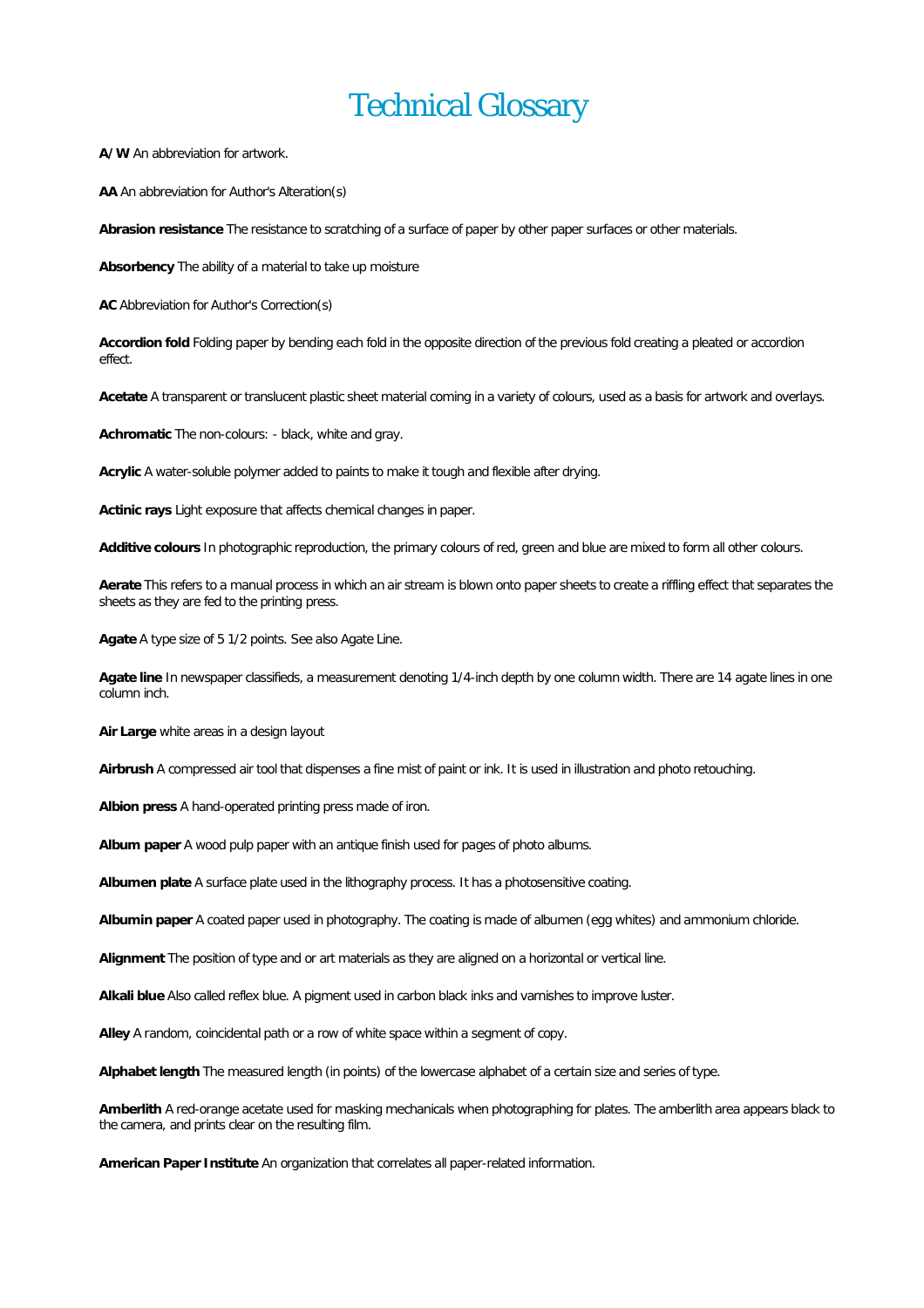**Angle bar** In web-fed printing (printing on rolls of paper as opposed to single sheets), an angle bar is a metalbar thatis used to turn paper between two components of the press.

**Aniline**An oil based solvent (quick drying) used in the preparation process of dyes and inks.

**Animal** sized A technique of papermaking that hardens the paper surface by passing the paper through a bath of animal glue or gelatin.

**Anodized** plate In lithography, a plate manufactured with a barrier of aluminum oxide, which prevents chemical reactions from breaking down the plate; it provides optimum press performance.

Antigua An eleventh century Italian script typeface.

**Anti-halation backing**A protective coating used on film (non-emulsion side) that prevents light from reflecting back, or haloing back into the emulsion.

**Antiquarian** A handmade paper (53 x 31 inches) largest known handmade paper.

Antique finish Paper with a rough, sized surface used for book and cover stock.

Antiskinning agent An antioxidant agent used to prevent inks from skinning over in the can.

Apron The white area of text (or illustrations) at the margins, which form a foldout.

**Aqua tint** A printing process that uses the recessed areas of the plate; ideal for graded and even tones.

Aquarelle The hand application of colour, through stencils onto a printed picture.

**Aqueous plate** Water-soluble plate coatings, which are less toxic and less polluting.

**Arc light** A light source produced by the passing of electric current between two electrodes; used in the production of plates in photolithography.

**Arms** Those elements of letters that branch out from the stem of a letter, such as: "K" and "Y".

**Arrowhead** A symbol shaped like an arrowhead that is used in an illustration to direct a leader line.

Art lined envelope An envelope that is lined with an extra fine paper; can be coloured or patterned.

**Art paper** A paper evenly coated with a fine clay compound, which creates a hard smooth surface on one or both sides.

Art work Any material or image that is prepared for graphic reproduction.

Artwork All illustrated material, ornamentation, photos and charts, etc. that is prepared for reproduction.

As to press In gravure printing, (recessed areas of plate hold ink), a term used for proofs showing the final position of colour images.

ASA A number set by the American Standards Assoc., which is placed on film stock to allow calculation of the length and "F" number of an exposure. See also "F" numbers.

**Ascender**Any part of a lower case letter which rises above the main body of the letter such as in "d", "b" and "h".

**Assembled negative** Film negatives consisting of line and halftone copy that are used to make plates for printing.

**Assembledview In illustration**, a term used to describe a view of a drawing in its assembled or whole format.

Autochrome paper Coated papers that are regarded as exceptional for multi-coloured printing jobs.

**Autolithography** A printing method whereby the image is hand drawn or etched directly onto lithography plates or stones.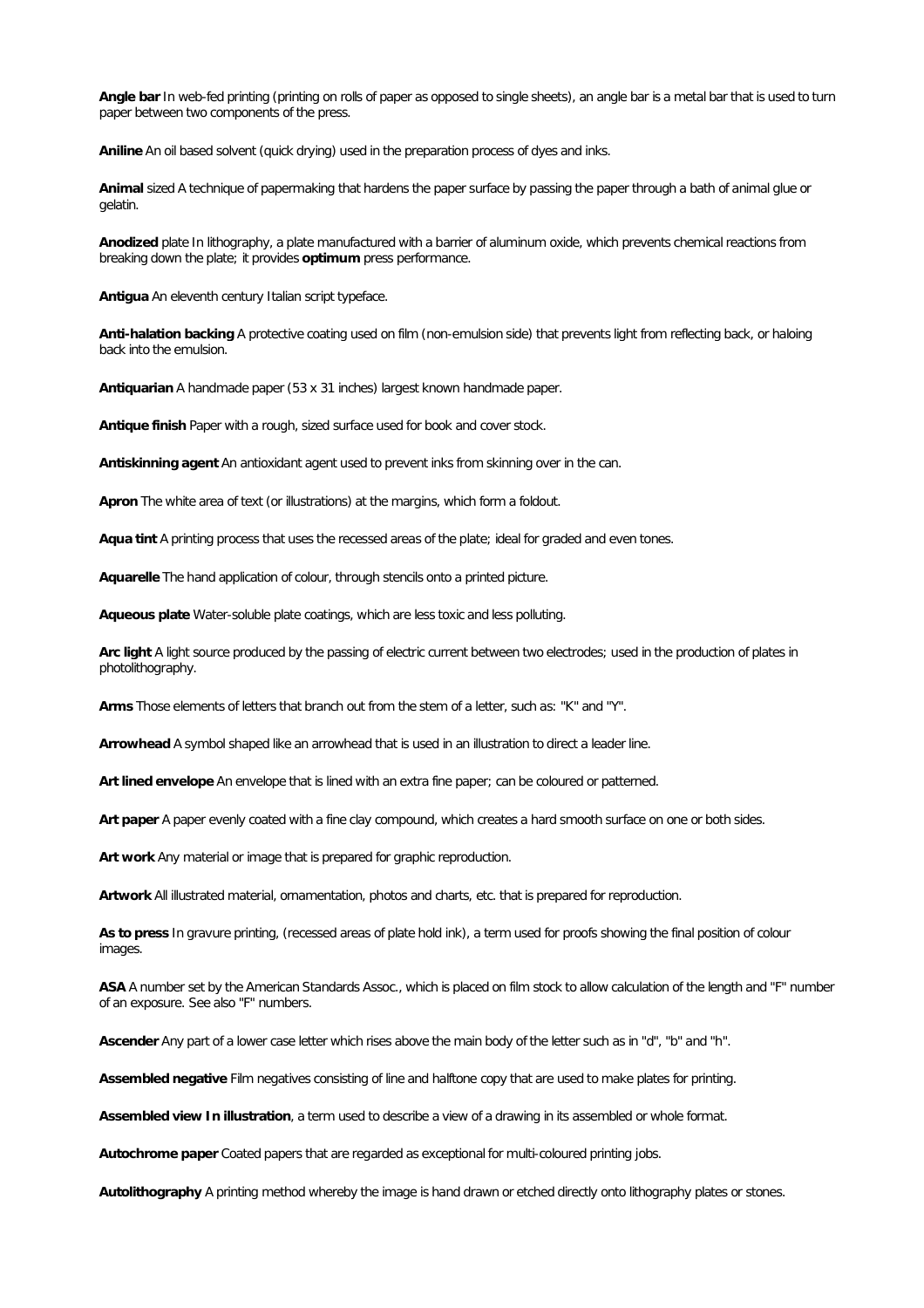**Autopositive** Any photo materials that provide positive images without a negative.

**Azure** The light blue colour used in the nomenclature of "laid" and "wove" papers.

**Back lining** The fixing of a material, either paper or cloth, to the back of a book before it is bound. See also case binding.

**Back margin** A term referring to the margin that lies closest to the back of the book.

Back step collation The collation of book signatures according to reference marks that are printed on the back fold of each section.

**Back to back** Print applied to both sides of a sheet of paper.

**Backbone** That portion of the binding, which connects the front of the book with the back of the book; also called "back".

**Background**That portion of a photograph or line art drawing that appears furthest from the eye; the surface upon which the main image is superimposed.

Backslant Any type that tilts to the left or backward direction; opposite of italic type.

**Backstep marks** Marks printed on signatures that indicate where the finalfold will occur. When gathering and initial folding is completed, these marks appear as a stepped sequence.

**Baking**A term given to the procedure of drying coatings onto papers.

**Balance**A term used to describe the aesthetic or harmony of elements, whether they are photos, art or copy, within a layout or design.

**Balloon** In an illustration, any line that encircles copy or dialogue.

**Bank paper**A thin uncoated stock used for making carbon copies.

**Banker's flap envelope** Also called wallet flap; the wallet flap has more rounded flap edges.

**Banner** The primary headline usually spanning the entire width of a page.

Barn doors A device with two sets of thin metal doors (horizontal and vertical) placed before a light source to control the direction of light.

Barrier coat A coating that is applied onto the non-printing side of paper to add to the opacity of that paper. See also opacity.

**Baryta paper**A coated stock (barium sulfate compound) used for textimpressions on typesetting machines.

**Bas-relief** A three-dimensional impression is which the image stands just slightly out from the flat background. See also blind emboss.

**Base**The support onto which printing plates are fixed.

**Basefilm**The foundation material onto which the film positives are stripped for making printing plates. See also photomechanical.

**Base line** The imaginary horizontal line upon which stand capitals, lower case letters, punctuation points, etc.

**Basic size**A standard size of paper stock; even though the required size may be smaller or larger.

Basis weight Basis or basic weight refers to the weight, in pounds, of a ream (500 sheets) of paper cut to a given standard size for that particular paper grade.

Bastard Any non-standard or abnormal element, i.e. a font that is different than the set of fonts in which it appears.

Bauhaus A design school in Germany where the Sans Serif font was originated.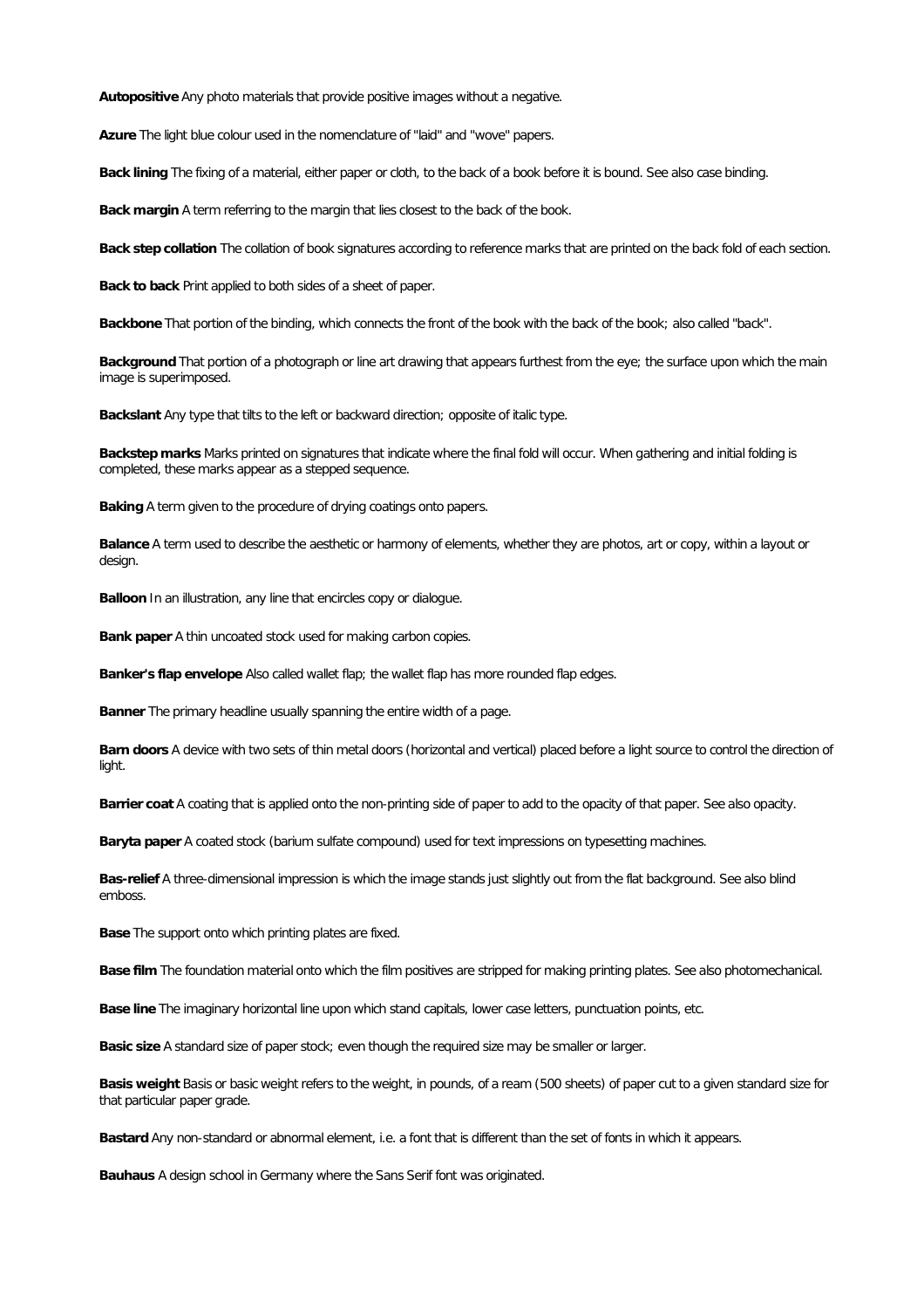**Bearoff** The adjusting of spacing of type in order to correct the justification.

Bed The steel flat table of a cylinder printing press upon which the type sits during the printing process.

**Bending chip** A recycled paperboard product used for making folding cartons.

**BF** An abbreviation for boldface, used to determine where boldface copy is to be used. See also boldface.

**Bible paper** A thin but strong paper (opaque), used for bibles and books.

**Bimetal plate**A plate that is used in long print runs; the printing image is copper or brass, and the non-printing area is aluminum or stainless steel.

**Binder's board** A heavy paperboard with a cloth covering that is used for hardback binding of books.

Bite The etching process in photoengraving requires the application of an acid; the length of time this acid is left to etch out an image is referred to as its bite. The more bites, the deeper the etched area.

**Black letter**An old style of typeface used in Germany in the 15th century, also referred to as Old English (US) and Gothic (UK).

Black out Also referred to as black patch; a piece of masking material which is used in layout to mask an area leaving a window into which another element can be stripped.

**Black photo paper A black paper used to protect photosensitive materials.** 

Black printer Refers to the film portion of the colour separation process that prints black; increases the contrast of neutral tones.

**Blackening Darkening**a portion of a sheet of paper due to the excessive pressure ofthe calendar roll. See also calendar rolls.

**Blanket** The rubber surfaced material, which is secured onto a cylinder onto which the image is transferred from the plate and then again transferred to paper.

Blanket to blanket press A printing method in which there are two blanket cylinders through which a sheet of paper is passed and printed on both sides.

**Bleed** Any copy, art illustration, photo, colour, etc. that extends past the edge of the printed page.

**Blindemboss** A design or bas relief impression that is made without using inks or metalfoils.

**Blind folio** A page that is counted in the overall counting of pages, but the number is not printed on the page.

**Blind image** A problem that arises in the lithography process when an image loses its ink receptivity and fails to print.

**Blistering** Although seemingly dry, paper does contain approximately 5% moisture. In cases where there is excessive moisture, and the paper is passed through a high heat-drying chamber, the moisture within the paper actually boils and causes a bubble or blistering effect.

**Block**Illustrations or line art etched onto zinc or copper plates and used in letterpress printing.

**Block in** To sketch the primary areas and points of reference of an illustration in preparation for going to finaldesign or production.

**Blockresistance**The resistance of coated papers to blocking. See also blocking.

Blocking The adhesion of one coated sheet to another, causing paper tears or particles of the coating to shed away from the paper surface.

**Blocking out** To mask a section of an art layout before reproduction.

**Blow-up** Any enlargement of photos, copies or line art.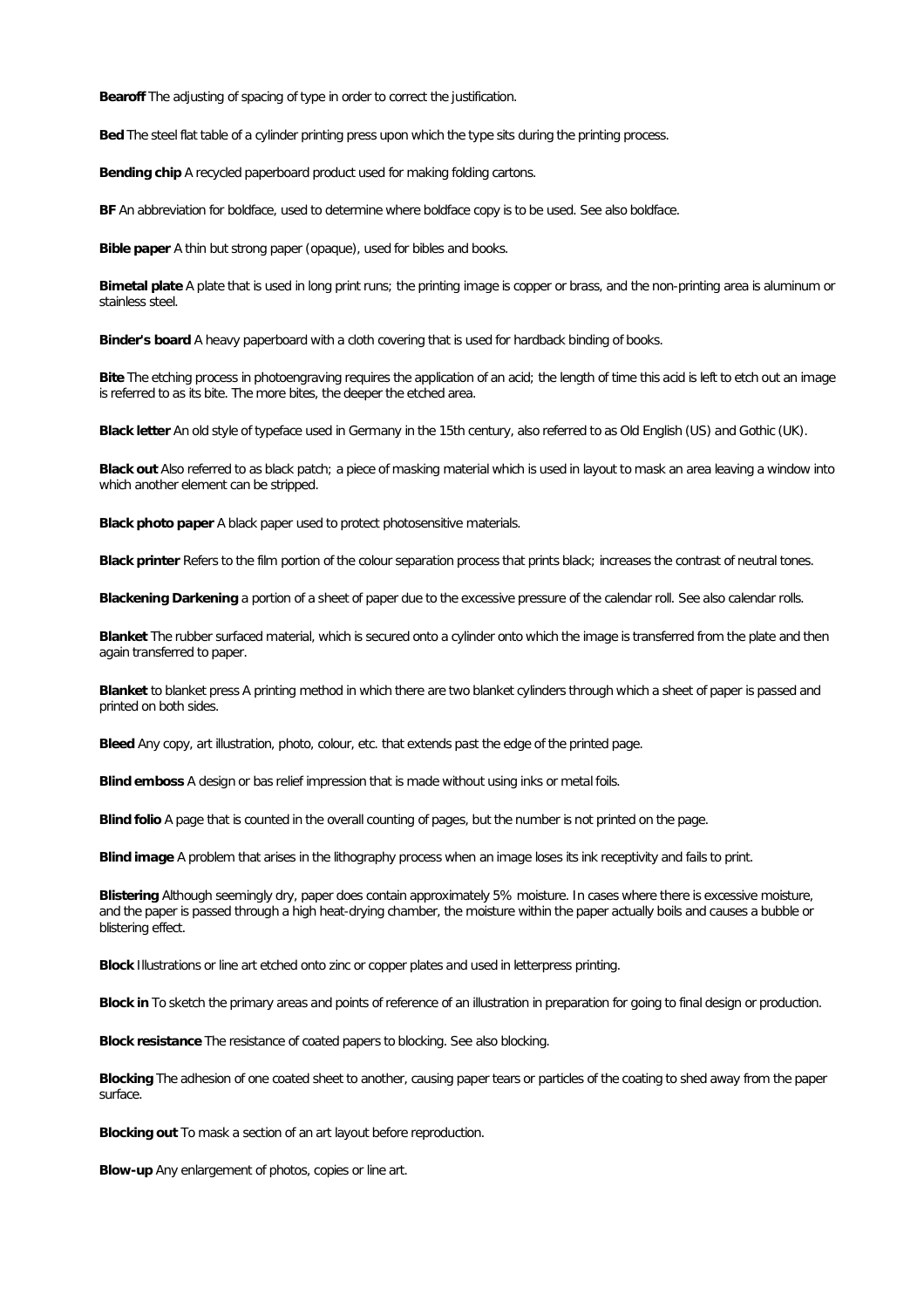**Blueline proof A photographic process whereby flats are exposed to blacklight and processed to create blue lines of copy that are** proofread before a project goes to press. Also called "DYLUX.".

**Body** The main shank or portion of the letter character other than the ascenders and descenders.

**Body** A term used to define the thickness or viscosity of printer's ink.

**Body** size The point size of a particular type character.

**Boldface** Any type that has a heavier black stroke that makes it more conspicuous.

**Bolts** The edges of folded sheets of paper, which are trimmed off in the final stages of production.

**Bond**A grade of durable writing, printing and typing paper that has a standard size of 17x22 inches.

**Book**A general classification to describe papers used to print books; its standard size is 25x38 inches.

**Book**A printed work that contains more than 64 pages.

Book block A term given the unfinished stage of bookmaking when the pages are folded, gathered and stitched-in but not yet cover bound.

**Bourges** A pressure sensitive colour film that is used to prepare colour art.

**Boxcover paper**A lightweight paper used expressly for covering paper boxes.

**Box enamel paper A glossy coated paper used to cover paper boxes.** 

**Box liners** A coated paper used on the inside of boxes, which are used for food.

**Brace**A character " }" used to group lines, or phrases.

Break for colour In layout design, the term for dividing or separating the art and copy elements into single colour paste-up sheets.

**Bristol board** A board paper of various thicknesses; having a smooth finish and used for printing and drawing.

**Broadfold** A term given to the fold whereby paper is folded with the short side running with the grain.

**Brocade** A heavily embossed paper.

**Brochure** A pamphlet that is bound in booklet form.

**Bronzing** A printing method whereby special ink is applied to sheets and then a powder is applied producing a metallic effect.

Brownline proof A photographic proof made by exposing a flat to UV light creating a brown image on a white background. Also referred to as silverprint.

Buckle folder A portion of the binding machinery with rollers that fold the paper.

**Buckram**A coarse sized cloth used in the bookbinding process.

**Bulk**A term given to paper to describe its thickness relative to its weight.

**Bulk**A term used to define the number of pages per inch of a book relative to its given basis weight.

**Bullet** A boldface square or dot used before a sentence to emphasize its importance.

Bump Exposure A process used in halftone photography that temporarily removes the screen during exposure. This increases the highlight contrast and diminishes the dots in the whites.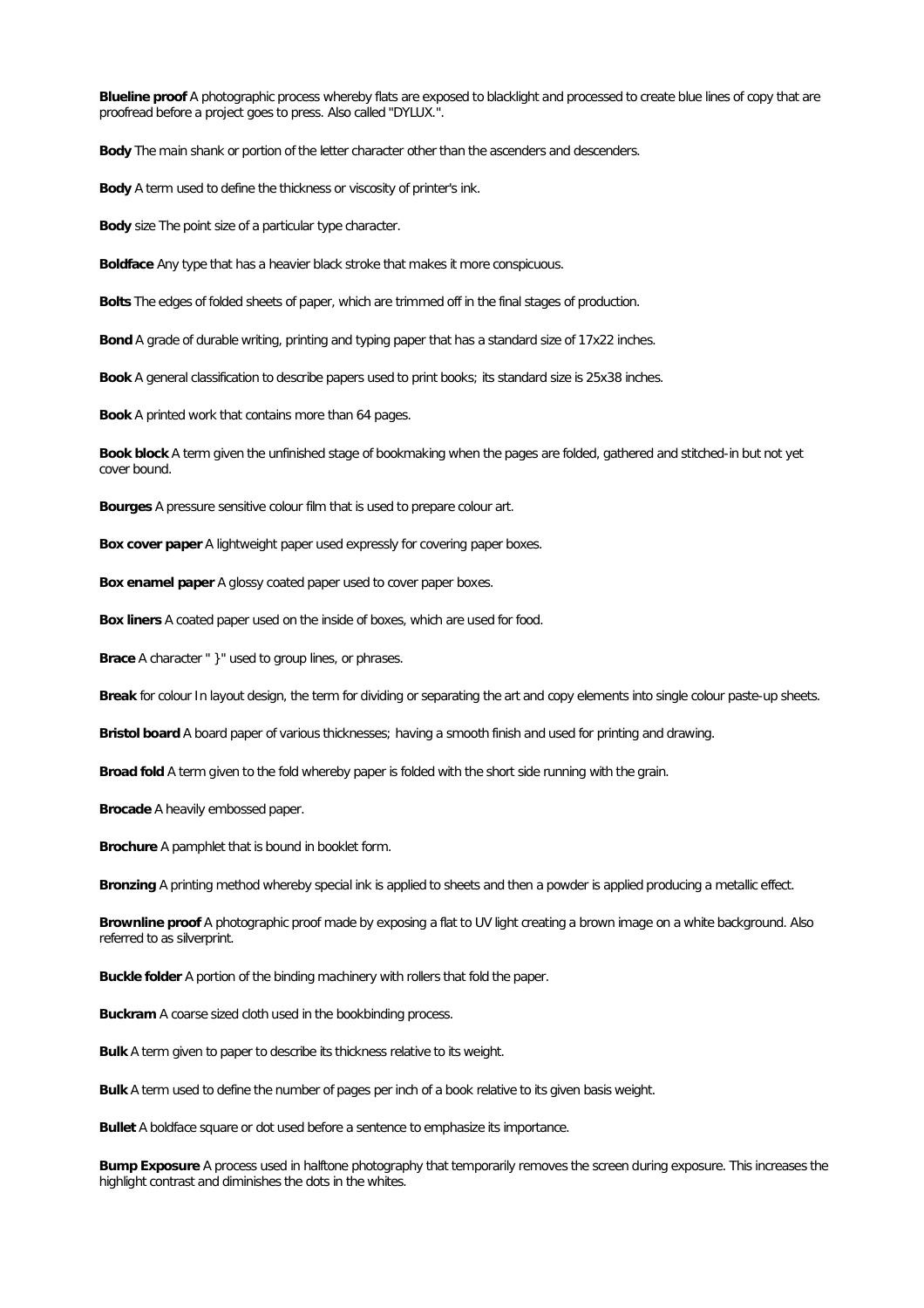**Burn** A term used in plate making to describe the amount of plate exposure time.

**Burnish** A term used for the process of "rubbing down" lines and dots on a printing plate, which darkens those rubbed areas.

**Burst Binding**A binding technique that entails nicking the backfold in short lengths during the folding process, which allows glue to reach each individual leaf and create a strong bond.

**Cable paper**A strong paper used to wrap electrical cables.

**Cadmium yellow** A pigment made from cadmium sulfide and cadmium selenide.

**Calendar board**A strong paperboard used for calendars and displays.

Calendar **rolls** A series of metal rolls at the end of a paper machine; when the paper is passed between these rolls it increases its smoothness and glossy surface.

**Caliper** The measurement of thickness of paper expressed in thousandths of an inch or mils.

**Cameo** A dull coated paper, which is particularly useful in reproducing halftones and engravings.

Camera ready A term given to any copy, artwork etc., that is prepared for photographic reproduction.

**Canvas board**A paperboard with a surface of simulated canvas, used for painting.

**Cap line** An imaginary horizontal line running across the tops of capital letters.

**Caps & lower case**Instructions in the typesetting process that indicate the use of a capital letter to start a sentence and the rest of the letters in lower case.

**Caps & small caps** Two sizes of capital letters made in one size of type.

**Carbon black** A pigment made of elemental carbon and ash.

**Carbon tissue**A colour printing process utilizing pigmented gelatin coatings on paper, which become the resist for etching gravure plates or cylinders.

**Carbonate paper**A chemical pulp paper (calcium carbonate), used mostly for the printing of magazines.

**Cartridge** A rough finished paper used for wrapping.

**Case** The stiff covers of a hardbound book.

**Case binding** Books bound using hard board (case) covers.

**Casein** A milk byproduct used as an adhesive in making coated papers.

**Casing** in The process of placing in and adhering a book to its case covers.

**Cast coated** A paper that is coated and then pressure dried using a polished roller that imparts an enamel like hard gloss finish.

**Catching up** A term to describe that period of the printing process where the non-image areas can take on ink or debris.

**Chain lines** Lines that appear on laid paper as a result of the wires of the papermaking machine.

Chalking A term used to describe the quality of print on paper where the absorption of the paper is so great that it breaks up the ink image creating loose pigment dust.

**Chancery italic** A 13th century handwriting style that is the root of italic design.

**Chinaclay** An aluminum silica compound used in gravure and screen printing inks. Also called kaolin.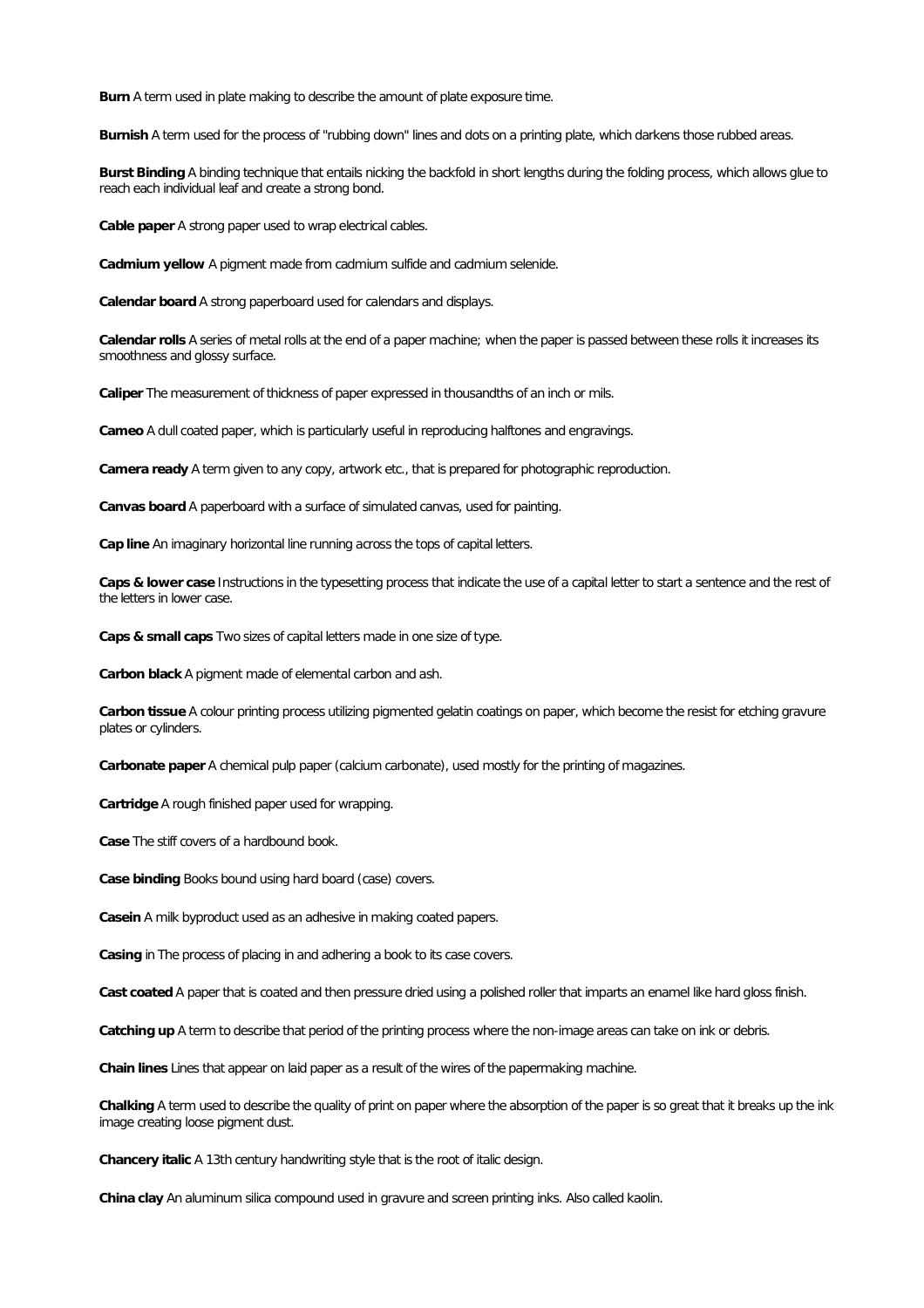**Chrome green** The resulting ink pigment attained from the mixture of chrome yellow and iron blue.

**Chrome yellow A lead chromate yellow ink pigment.** 

**Circular screen** A screen that utilizes a concentric circle pattern as opposed to dots used for halftones and to allow the platemaker to set exact screen angles.

**Clay coated boxboard** A strong, easily folded boxboard with clay coating used for making folding boxes.

Coarse screen Halftone screens commonly used in newsprint; up to 85 lines per inch.

Coated art paper Printing papers used for printing projects that require a special treatment of detail and shading.

Coated stock Any paper that has a mineral coating applied after the paper is made, giving the paper a smoother finish.

Cold colour Any colour that moves toward the blue side in the colour spectrum.

**Cold-set inks** A variety of inks that are in solid form originally but are melted in a hot press and then solidified when they contact paper.

**Collate** To gather sheets or signatures together in their correct order.

**Colophon** A printers' or publishers' identifying symbol or emblem.

colour bars This term refers to a colour test strip, that is printed on the waste portion of a press sheet. It is a standardized (GATF-Graphic Arts Technical Foundation) process that allows a pressman to determine the quality of the printed material relative to ink density, registration and dot gain. It also includes the Star Target, which is a similar system designed to detect inking problems.

**colour separating** The processes of separating the primary colour components for printing.

**colour strength** A term referring to the relative amount of pigmentation in an ink.

**colour transparency** Transparent film containing a positive photographic colour image.

**Commercial register** colour registration measured within plus or minus one row of dots.

**Condensed type** A narrow, elongated typeface.

**Contact print** A print made from contact of a sensitive surface to a negative or positive photograph.

**Contact screen** A halftone screen made on film of graded density, and used in a vacuum contact with the film.

**Contrast** The degree of tonal separation or gradation in the range from black to white.

**Contre jour Taking a picture with the camera lens facing the light source.** 

Copy Refers to any typewritten material, art, photos etc., to be used for the printing process.

**Copyboard** A board upon which the copy is pasted for the purpose of photographing.

Corner marks Marks on a final printed sheet that indicate the trim lines or register indicators.

Cover A term describing a general type of papers used for the covers of books, pamphlets etc.

**Creep** When the rubber blanket on a cylinder moves forward due to contact with the plate or paper.

**Crop** To eliminate a portion of the art or copy as indicated by crop marks.

**Crossmarks** Marks of fine lines, which intersect to indicate accurate alignment of art elements.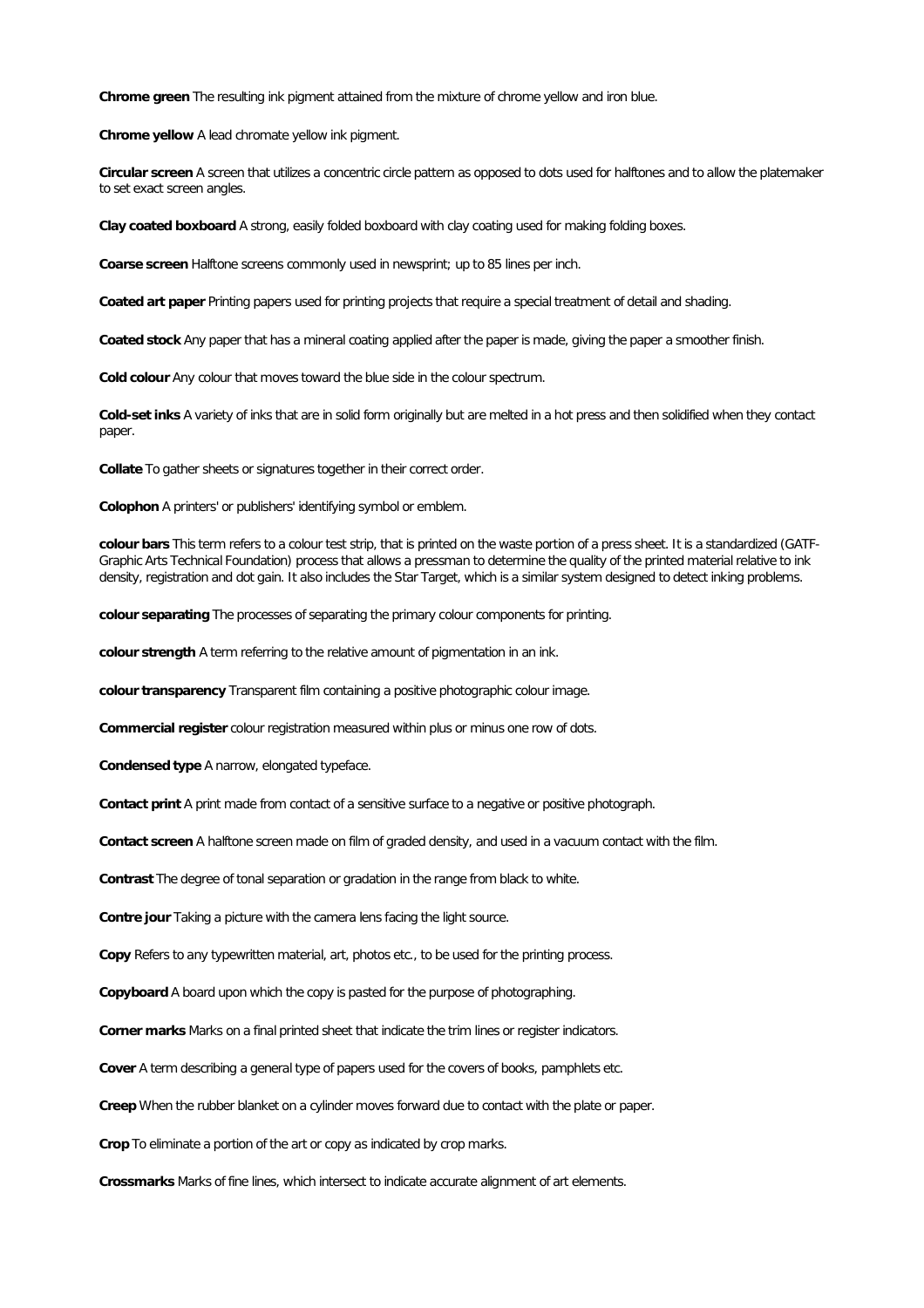**Crossover** A term used to describe the effect of ink from an image, rule or line art on one printed page, which carries over to another page of a bound work.

**Curl** A term used to describe the differences of either side of a sheet relative to coatings, absorbency etc.; the concave side is the curl side.

**Cut-off** A term used in web press printing to describe the point at which a sheet of paper is cut from the roll; usually this dimension is equal to the circumference of the cylinder.

**Cyan A** shade of blue used in the four-colour process; it reflects blue and green and absorbs red.

**Cylinder gap** The gap in the cylinders of a press where the grippers or blanket clamps are housed.

**Dahlgren** A dampening system for printing presses which utilizes more alcohol (25%) and less water; this greatly reduces the amount of paper that is spoiled.

Dampening An essential part of the printing process whereby cloth covered rubber rollers distributes the dampening solution to the plate.

**Dandy roll** During the paper making process while the paper is still 90% water, it passes over a wire mesh cylinder (dandy roll), which imparts surface textures on the paper such as wove or laid. This is also the stage where the watermark is put onto the paper.

**Deckle edge** The rough or feathered edge of paper when left untrimmed.

Deep etching The etching or removal of any unwanted areas of a plate to create more air or white space on the finished product.

**Delete** An instruction given to remove an element from a layout.

**Demy** A term that describes a standard sized printing paper measuring 17.5 x 22.5 in.

**Densitometer** An optical device used by printers and photographers to measure and controlthe density of colour.

Density The lay of paper fibers relative to tightness or looseness that affects the bulk, the absorbency and the finish of the paper.

**Density** The degree of tone, weight of darkness or colour within a photo or reproduction; measurable by the densitometer. See also densitometer.

Descender A term that describes that portion of lower case letters that extends below the main body of the letter, as in "p".

Diazo A light sensitive coal tar product used as a coating on presensitized plates, as well as overlay proofs.

**Die** An engraved stamp used for impressing an image or design.

**Diecutting** A method of using sharp steel ruled stamps or rollers to cut various shapes i.e.labels, boxes,image shapes, either post press or in line.

**Die Cutting** The process of cutting paper in a shape or design by the use of a wooden die or block in which are positioned steel rules in the shape of the desired pattern.

Die stamping An intaglio process for printing from images engraved into copper or steel plates.

**Digital Proof** colour separation data is digitally stored and then exposed to colour photographic paper creating a picture of the final product before it is actually printed.

**Dimensional stability** The qualities of paper to stabilize its original size when undergoing pressure or exposed to moisture.

**Diploma** A fine paper made specifically for the printing of diplomas, certificates and documents.

**Direct screen halftone** A colour separation process using a halftone negative made by direct contact with the halftone screen.

**Display type** Any type that stands out from the rest of the type on a page that attracts attention of the reader.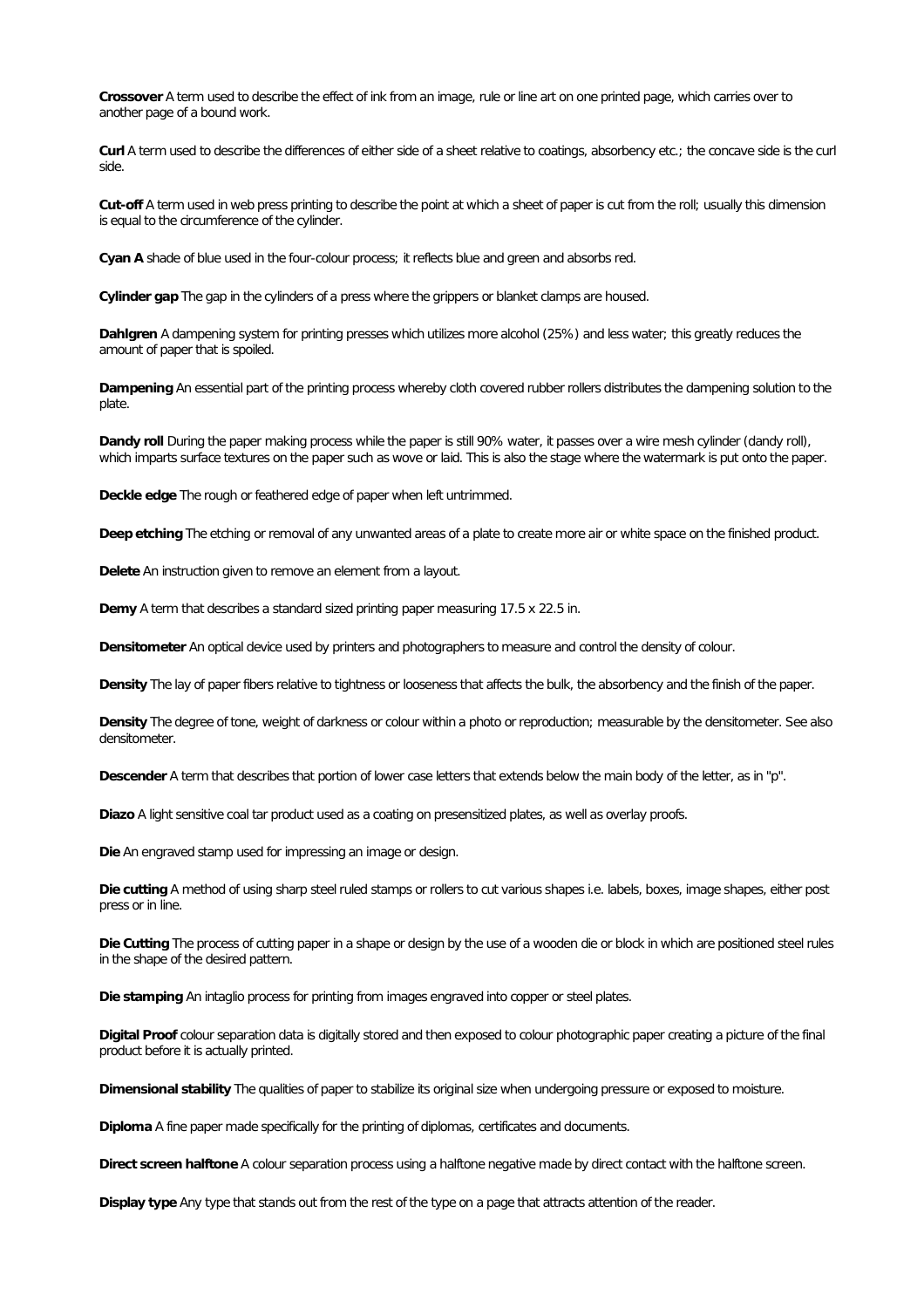Distribution rollers In the printing process, the rubber coated rollers responsible for the distribution of ink from the fountain to the ink drum.

Doctor blade A term in gravure printing which refers to the knife-edge that runs along the printing cylinder; its function is to wipe the excess ink away from the non-printing areas.

**Dot** The smallest individual element of a halftone.

**Dot gain** Terms to describe the occurrence whereby dots are printing larger than they should.

**Drawdown** A method used by ink makers to determine the colour, quality and tone of ink. It entails the drawing of a spatula over a drop of ink, spreading it flat over the paper.

**Drier** A term that describes any additives to ink which accelerates the drying process.

**Drill** The actual drilling of holes into paper for ring or comb binding.

**Dropshadow** A shadow image placed strategically behind an image to create the affect of the image lifting offthe page.

**Dry mount** Pasting with heat sensitive adhesives.

**Ductor roller** The roller between the inking and the dampening rollers.

**Dull finish** Any matte finished paper.

**Dummy** A term used to describe the preliminary assemblage of copy and art elements to be reproduced in the desired finished product; also called a comp.

**Duotone** A two-colour halftone reproduction generated from a one-colour photo.

**Duplex paper** Paper which has a different colour or finish on each side.

**Dutch** Any deckle edged paper, originally produced in the Netherlands. See also deckle edge.

**Dyebased ink** Any ink that acquires its colour by the use of aniline pigments or dyes. See also aniline.

**Eggshell finish** The finish of paper surface that resembles an eggshell achieved by omitting the calendar process. See also calendar rolls.

**Electronic Proof** A process of generating a prepress proof in which paper is electronically exposed to the colour separation negatives; the paper is passed through the electrically charged pigmented toners, which adhere electrostatically, resulting in the finished proof.

**Elliptical dot** Halftone screens in which the dots are actually elongated to produce improved middle tones.

**Em** A unit of measurement equaling 12 points or 4.5mm.

Embossed A method of paper finishing whereby a pattern is pressed into the paper when it is dry.

Embossing The molding and reshaping of paper by the use of special metal dies and heat, counter dies and pressure, to produce a raised image on the paper surface.

**Emulsion** A light-sensitive substance used as a coating for film; made from a silver halide compound. This side should face the lens when the film is exposed.

**Enamel A** term that describes a glossy coating on paper.

**Endsheet** Attaching the final sheet of a signature of a book to the binding.

**English finish** A grade of uncoated book paper with a smooth uniform surface.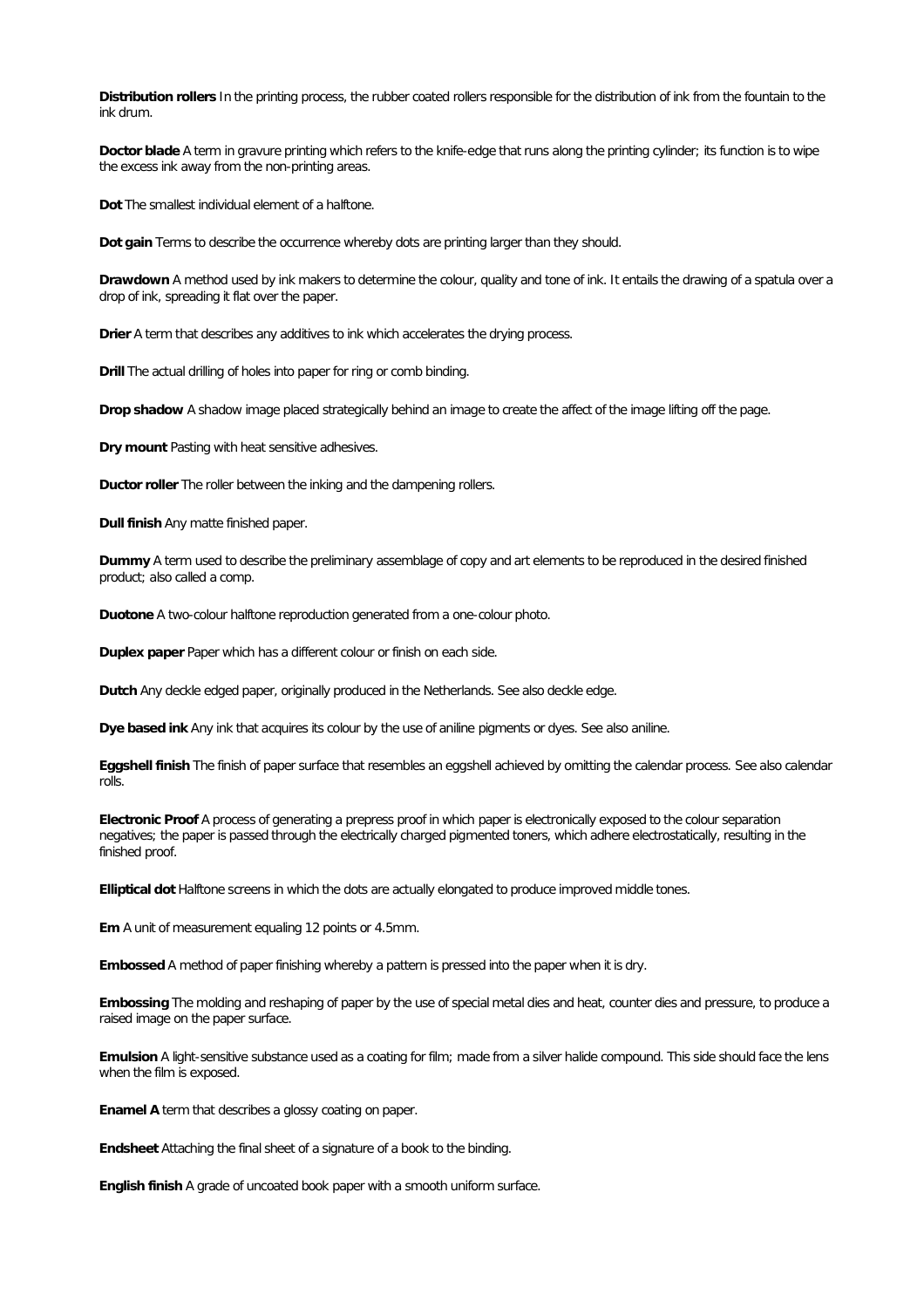**Engraving A printing process whereby images such as copy or art are etched onto a plate. When ink is applied, these etched areas** act as small wells to hold the ink; paper is forced against this die and the ink is lifted out of the etched areas creating raised images on the paper.

**Estimate** The form used by the printer to calculate the project for the print buyer. This form contains the basic parameters of the project including size, quantity, colours, bleeds, photos etc.

**Etch** The process of producing an image on a plate by the use of acid.

**Even smalls** The use of smaller sized capitals at the beginning of a sentence without the use of larger sized caps.

Expanded type Type with width greater than normal producing a rectangular effect.

**Exposure** That stage of the photographic process where the image is produced on the light-sensitive coating.

**Extender A white pigment added to a coloured pigment to reduce its intensity and improve its working qualities.** 

**F&G** A term in the binding process referring to folding and gathering.

Fan fold Paper folding that emulates an accordion or fan, the folds being alternating and parallel.

**Fat face** Type that is quite varied in its use of very thin and very wide strokes.

Felt A cloth conveyor belt that receives papers from the Fourdrinier wire and delivers it to the drier.

**Felt finish** The smoother side of paper, usually a soft weave pattern used for book papers.

**Felt side** It is the top side of the sheet in the paper making process that does not lie on the Fourdrinier wire.

**Filling in** A fault in printing where the ink fills in the fine line or halftone dot areas.

**Film coat** Also called wash coat; any thinly coated paper stock.

**Finish** The surface quality of paper.

Fist A symbol used in printing to indicate the index; seen as a pointing finger on a hand "+".

**Fit** The registration of items within a given page.

Flash point A term given to the lowest temperature of ignitibility of vapors given off by a substance.

**Flat** The assemblage of negatives and positives that are used as a composite image to create the printing plate.

Flock paper Paper that is patterned by sizing, and than coated with powders of wool or cotton (flock).

**Fluid ink** Also called liquid ink; ink with low viscosity.

**Flush cover** A bound book or booklet having the cover trimmed to the same size as the text.

**Flushed pigment** The results of combining a wet ink pigment with a varnish and having the wet pigment mix or transfer over to the varnish.

**Foils** Papers that have a surface resembling metal.

**Font** The characters which make up a complete typeface and size.

**Form rollers** The rollers that come into direct contact with the plate of a printing press.

**Fourdrinier** A machine with a copper wire screen that receives the pulp slurry in the paper making process; it willbecome the final paper sheet.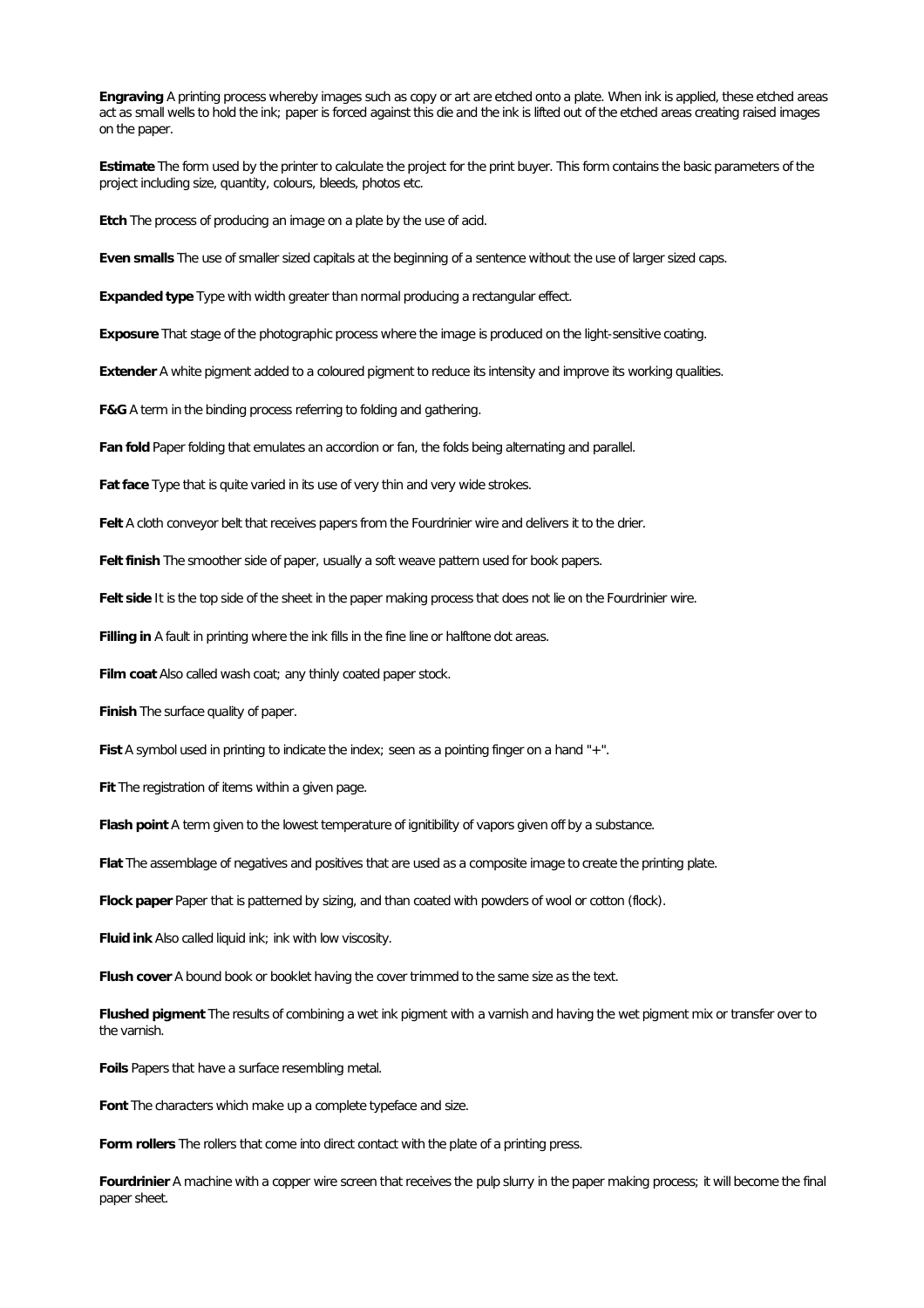**Freesheet** Any paper that is free from wood pulp impurities.

**Fringe** A halo that appears around halftone dots.

**Fugitive inks** colours that lose tone and permanency when exposed to light.

**Furnish** The slurry mixture of fibers, water, chemicals and pigments thatis delivered to the Fourdrinier machine in the paper making process.

**Fuzz** A term for the fibers that project from the paper surface.

**Galley proof** A proof of text copy before it is pasted into position for printing.

**Ganging** The bundling of two or more different printing projects on the same sheet of paper.

**Gathering**Assembling sheets of paper and signatures into their proper sequence; See also collate.

**Glassine** A strong transparent paper.

**Gloss ink** Quick drying oil-based inks with low penetration qualities, used on coated stock.

**Glyphic** A carved as opposed to scripted typeface.

**Goldenrod** An orange coloured paper with gridlines, used to assemble materials for exposure for platemaking.

Grain Paper fibers lie in a certain direction, this direction is called the grain.

Grained paper A paper embossed to resemble various textures, such as leather, alligator, wood, etc.

**Gravure** An intaglio or recessed printing process. The recessed areas are like wells that form the image as paper passes through.

**Gripper** A series of metal fingers that hold each sheet of paper as it passes through the various stages ofthe printing process.

**Gripper edge** The grippers of the printing press move the paper through the press by holding onto the leading edge of the sheet; this edge is the gripper edge.

**Groundwood** Low cost papers such as newsprint made by the mechanical pulping process as opposed to chemical pulping and refining.

**Gumming** The application of gum arabic to the non-printing areas of a plate.

**Gutter** The blank space or margin between the type page and the binding of a book.

**Hairline Register** Printing registration thatlies within the range of plus or minus one half row of dots. It is the thinnest of the standard printers' rules.

Halftone The use of screening devices to convert a continuous tone image (such as a photo), into a reproducible dot pattern, which can be more easily printed.

Halftone paper A high finish paper that is ideal for halftone printing.

Halftone screen A sheet of film or glass containing ruled right-angled lines, used to translate the full tone of a photo to the halftone dot image required for printing.

Hard dot The effect in a photograph where a dot has such a small degree of halation that the dot shows quite sharp.

**Headmargin** That space which lies between the top of the printed copy and the trimmed edge.

Hickey A term used to describe the effect that occurs when a spec of dust or debris (dried ink) adheres to the printing plate and creates a spot or imperfection in the printing.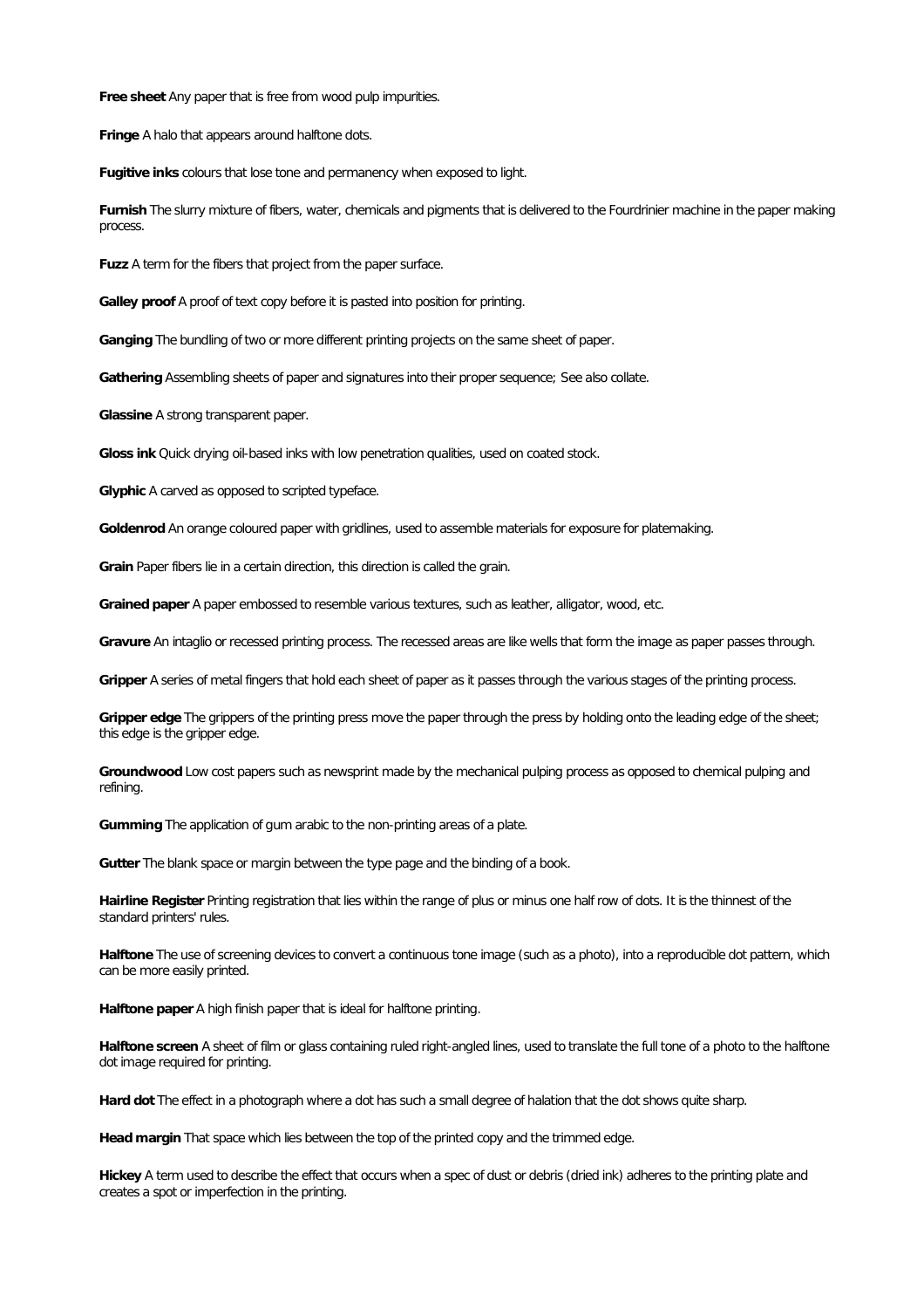**High bulk paper Paper stock that is comparatively thick in relation to its basis weight.** 

**High key halftone A halftone that is made utilizing only the highlight tones down through the middle tones.** 

Highlights The lightest tones of a photo, printed halftone or illustration. In the finished halftone, these highlights are represented by the finest dots.

**Hollow** That space on the spine of a case-bound book between the block of the book and the case binding.

**Hot melt** An adhesive used in the binding process, which requires heat for application.

House sheet This is a term that refers to a paper that a printer keeps on hand in his shop.

**Image area** That portion of the printing plate that carries the ink and prints on paper.

**Imposition** The correct sequential arrangement of pages that are to be printed, along with allthe margins in proper alignment, before producing the plates for printing.

**Impression** The pressure of the image carrier, whether it be the type, plate or blanket, when it contacts the paper.

**Index bristol** A relatively thick paper stock; basis size---25 1/2 x 30 1/2.

**Indicia** Markings pre-printed on mailing envelopes to replace the stamp.

**Industrial papers** A term used to denote papers such as janitorial, sanitary or heavy packing papers.

**Ink fountain** The device that stores and meters ink to the inking rollers.

**Ink holdout A quality of paper to be resistant to ink absorption, allowing the ink to dry on the paper surface.** 

**Ink mist** Any threads or filaments that protrude from the main printed letter body of long inks, as seen in newsprint.

Ink setting The inertial resistance to flow that occurs to ink as soon as it is printed.

**Inkometer** A device used to measure the tack of ink.

Insert A piece of printed material that is prepared for the purpose of being inserted into another piece of printed material, such as a magazine.

**Integral Proof** A proof made by exposing each of the four-colour separations to an emulsion layer of primary colours. These emulsion sheets are stacked in register with a white sheet of paper in the background. Types of integral proofs are cromalin, matchprint, ektaflex, and spactraproof.

**Iridescent paper** A coated stock finished in mother-of-pearl.

**I talic Text that is used to denote emphasis by slanting the type body forward.** 

**Jacket** The paper cover sometimes called the "dust cover" of a hardbound book.

Jog To vibrate a stack of finished pages so that they are tightly aligned for final trimming.

Kerning The narrowing of space between two letters so that they become closer and take up less space on the page.

**Key plate** The printing plate that is used as a guide for the other plates in the colour printing process; it usually has the most detail.

Keying The use of symbols, usually letters, to code copy that will appear on a dummy.

**Keyline** Lines that are drawn on artwork that indicate the exact placement, shape and size of elements including halftones, illustrations, etc.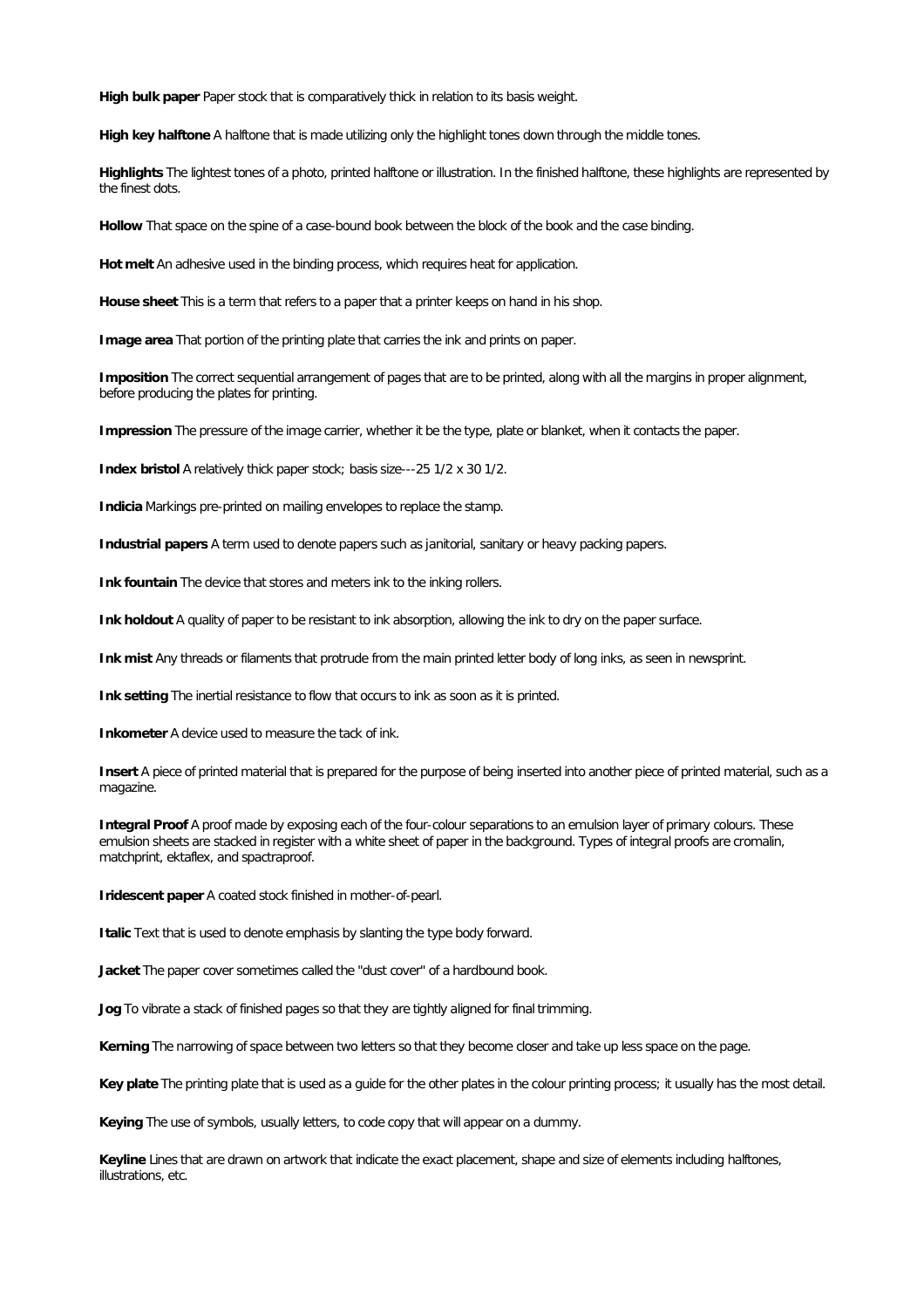Kiss impression A delicate printed impression, just heavy enough to be seen.

Kraft A coarse unbleached paper used for printing and industrial products.

**Lacquer** A clear gloss coating applied to printed material for strength, appearance and protection.

Laid finish A parallel lined paper that has a handmade look.

**Laser Engraving** A paper cutting technique whereby laser technology is utilized to cut away certain unmasked areas of the paper. The cutting is a result of the exposure of the paper to the laser ray, which actually evaporates the paper.

Layout A rendition that shows the placement of all the elements, roughs, thumbnails etc., of the final printed piece before it goes to print.

**Leaders** The dots or dashes used in type to guide the eye from one set of type to the next.

Leading Space between lines of type; the distance in points between one baseline and the next.

**Leaf stamping** A metaldie, either flat or embossed, created from the image or copy, which is then heated to a specific temperature allows the transfer of a film of pigmented polyester to the paper.

**Ledger paper**A stiff, heavy business paper generally used for keeping records.

**Length** The optimum length of a filament of ink.

**Letterpress** Printing that utilizes inked raised surfaces to create the image.

**Letterspacing** The addition of space between typeset letters.

Line copy Any copy that can be reproduced without the use of halftone screens.

**Linen** A paper that emulates the look and texture of linen cloth.

Lithocoated paper A paper that is coated with a special water-resistant material that is able to withstand the lithographic process.

**Lithography** The process of printing that utilizes flat inked surfaces to create the printed images.

**Logotype** A personalized type or design symbol for a company or product.

**M weight** The actual weight of 1000 sheets of any given size of paper.

**Machinecoated** Paper that has had a coating applied to either one or two of its sides during the papermaking process.

**Machine direction** An alternate term for grain direction.

Machine finish A paper finish that results from the interaction of the paper with the Fourdrinier process as opposed to post machine embossing. See also Fourdrinier.

**Magnetic black** Black pigments containing black iron oxides, used for magnetic ink character recognition.

**Make-ready** Paper that is used in the press set-up process before the printing run actually starts.

**Mask** The blocking out of a portion of the printing plate during the exposure process.

**Mask** A photo negative or positive used in the colour separation process to colour correct.

Matte finish A coated paper finish that goes through minimal calendaring.

**Measure** The width of type as measured in picas. See also pica.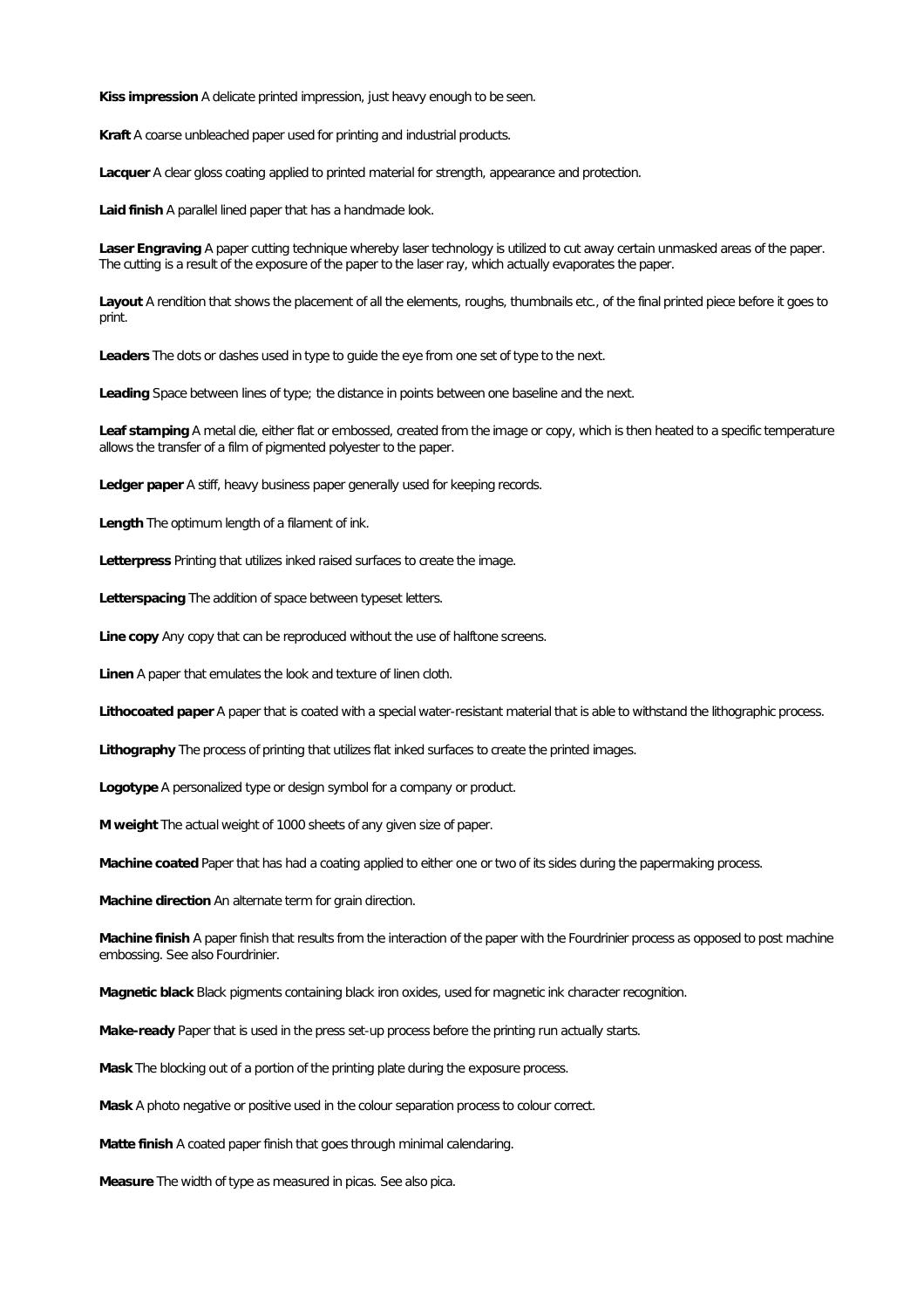**Mechanical** A term used to describe finished artwork that is camera ready for reproduction, including alltype, photos, illustrations, etc.

**Moiré** An undesirable halftone pattern produced by the incorrect angles of overprinting halftone screens.

**Molleton** A cotton fabric used on the dampening rollers of a printing press.

Molybdate orange An ink pigment made from precipitating lead molybdate, lead sulfate and lead chromate.

**Mottle** A term used to describe spotty or uneven ink absorption.

**Mullen testing** A specific test of tensile paper strength; an important factor if web presses are used for printing.

**Natural** A term to describe papers that have a colour similar to that of wood; also called cream, off-white or ivory.

**Negative**Film that contains the same images as the originalprint, exceptthat all colours and shades are reversed. See also positive.

**Newsprint** A light, low-cost groundwood paper made especially for newspapers. See also groundwood.

Nominal weight When the basis weight of paper differs from the actual weight, the term nominal weight is used.

**Oblong** A term used to describe printed books, catalogs, etc.,that are bound on their shorter side; also referred to as album bound.

**Offset** The most commonly used printing method, whereby the printed materialdoes not receive the ink directly from the printing plate but from an intermediary cylinder called a blanket that receives the ink from the plate and transfers it to the paper.

Offset gravure A complex offset process involving multiple transfers between the gravure plate, the plate cylinder and a solid rubber plate.

**Offset paper**A term for uncoated book paper.

**Offshore paper Any papers made outside the US and Canada.** 

**Onionskin** A light bond paper used for typing and used with carbon paper because of its thinness.

**Opacity** Quality of papers that defines its opaqueness or ability to prevent two-sided printing from showing through.

Opaque A quality of paper that allows relatively little light to pass through.

**Opaque ink** Ink that completely covers any ink under itself.

**Orthochromatic** Any light sensitive surfaces that are not sensitive to red.

Overhang cover A cover of a book that extends over the trimmed signatures it contains.

**Overlay** A transparent sheet placed over artwork, in register with the work it covers; this is used to call out other colour components of the work, instructions or corrections.

**Overlay proof** A process of proof-making whereby the colour separations are individually exposed to light sensitive film. This film is then set in registration with a piece of white paper in the background.

**Overprinting** Any printing that is done on an area that has already been printed.

**Overrun** Quantities of sheets printed over the requested number of copies.

**Overset** Type that is set in excess of the allotted space.

Page makeup The assemblage of all the necessary elements required to complete a page.

**Panchromatic** Films or other photographic materials that are sensitive to all colours.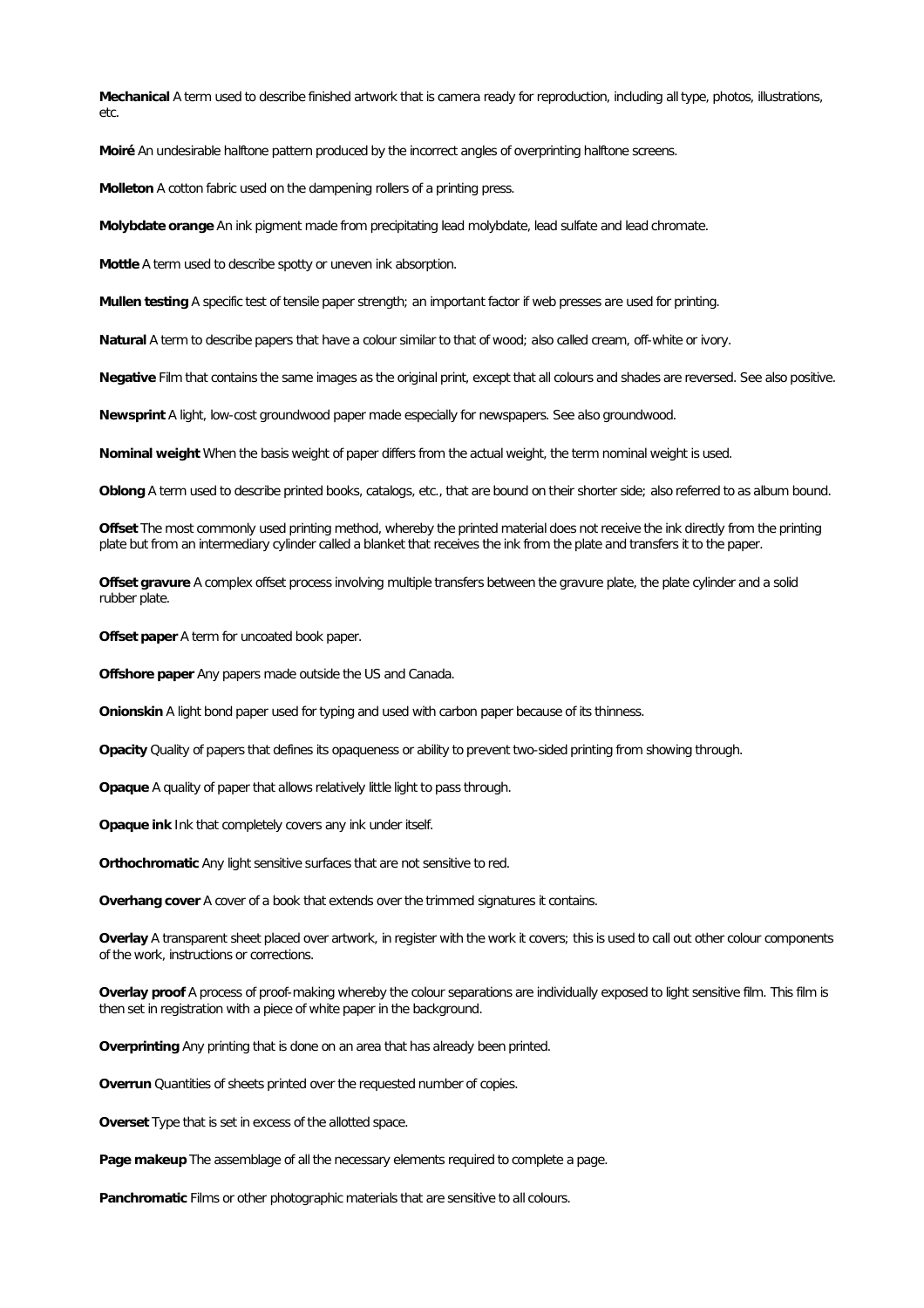**Paperboard** Any paper with a thickness (caliper) of 12 points (.3mm) or more.

**Papeterie**A high-grade soft paper used for personal stationery because it accepts handwriting well.

Parchment A hard finished paper that emulates animal skin; used for documents, such as awards, that require writing by hand.

**Parent sheet** A sheet that is larger than the cut stock of the same paper.

Paste drier Any of a variety of compounds used in enhancing the drying properties of printing inks.

**Paste ink** An ink having a high level of viscosity.

**Perfect** A term used to describe the binding process where the signatures of a book are held together by a flexible adhesive.

**Perfecting press** A printing press that prints on both sides of the page in a single pass.

**Phloxine** A blue red pigment used mostly in news inks; not a good ink for lithographers, as it bleeds in alcohol and water.

**Photomechanica**l The platemaking process where plates are coated with photosensitive coatings and exposed to photo negatives or positives.

**Photostat**A photographic print creating an image using photography and electrostatic processes; also called a stat.

**Phthalocyanine** The main pigment in the manufacture of cyan ink.

**Pica**A typesetting unit of measurement equaling 1/6th of an inch.

**Picking**When the tack of ink is stronger than the surface strength of the paper, some lifting of the paper surface occurs; this is referred to as picking.

Picking An occurrence in printing whereby the tack of ink pulls fibers or coating off the paper surface, leaving spots on the printed surface.

**Piling** A build up of pigment or paper coatings onto the plate, blankets or rollers.

Pin register Using metal pins fitted into preset holes of copy sheets, films, plates and presses that will assure the proper registration

**Plastic comb**A method of binding books whereby holes are drilled on the side closest to the spine, and a plastic grasping device is inserted to hold the pages together.

**Plasticizer** An ink additive that adds flexibility, softness and adhesion.

Plate cylinder The cylinder on a printing press on which the plate is mounted.

**Platefinish** Any bond, cover or bristol stock with an extremely smooth finish achieved by calendaring.

**PMT** Photomechanical transfer.

Point A measurement unit equal to 1/72 of an inch. 12 points to a pica, 72 points to an inch.

**Positive** Film that contains an image with the same tonal values as the original; opposite of a negative. See also negative.

**PPI** Pages per inch.

Premium Any paper that is considered better than #1 by its manufacturer.

**Presensitized plate** A plate that has been treated with light sensitive coatings by the manufacturer.

**Primary** colours In printing the four primary colours are cyan (blue), magenta (red), yellow and black.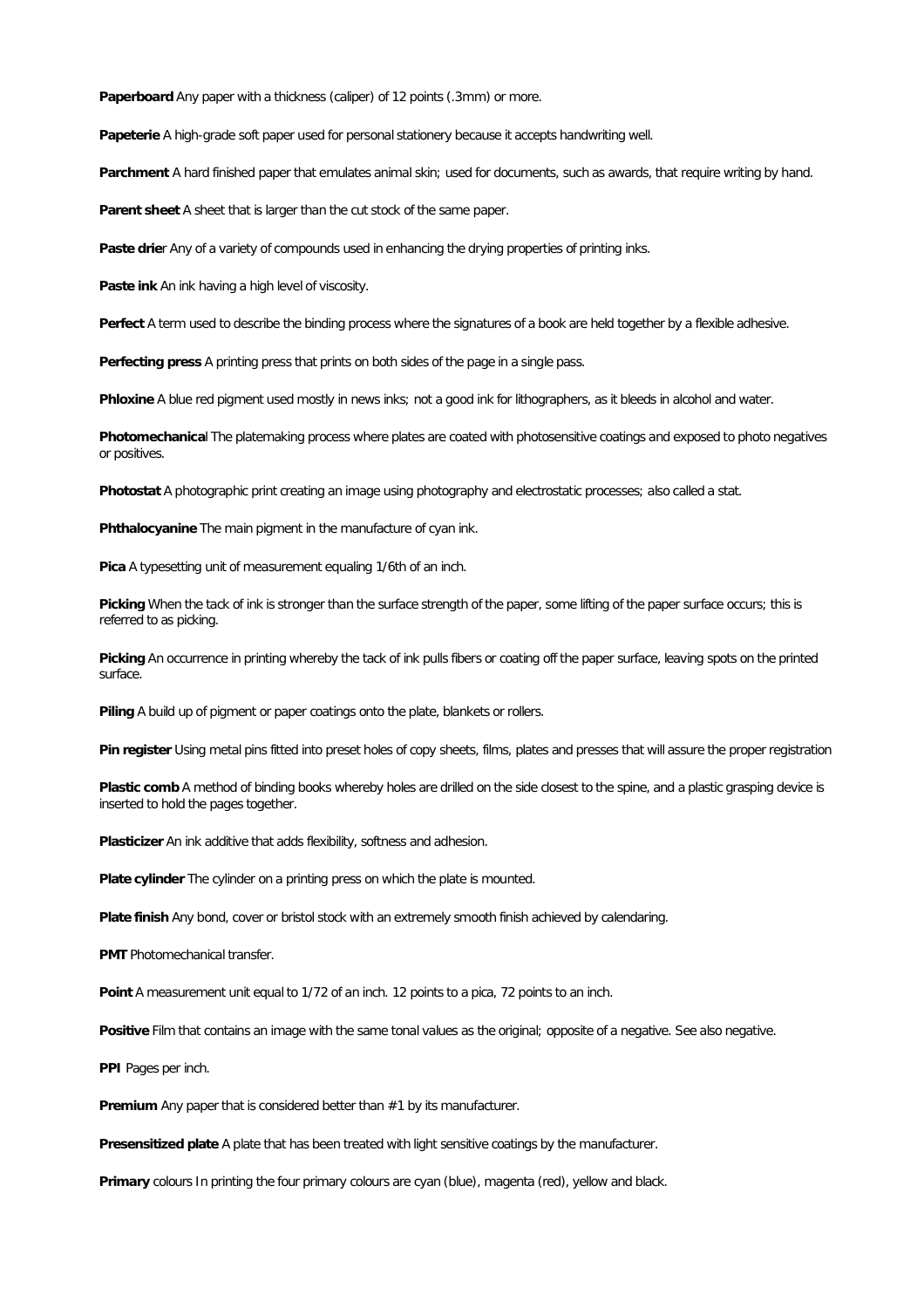**Printability** The quality of papers to show reproduced printed images.

**Process lens** A high quality specialty lens made for line art, halftone and colour photography.

Process printing Printing from two or more half tones to produce intermediate colours and shades.

**Progressive proofs** Any proofs made from the separate plates of a multi-plate-printing project.

**Ragpaper** Papers with a complete or partial content of cotton fibers.

**Raggedleft** The term given to right-justified type that is uneven on the left.

**Ragged right** The term given to left-justified type that is uneven on the right.

**Railroad**A thick, coated paper used for signs; usually waterproof.

**Ream** 500 sheets of paper.

**Recto**The odd numbered pages (right hand side) of books.

**Red lake"C"** A common pigment for paste and liquid red inks.

**Reducer** Any substance that softens and reduces the tack of ink.

Reel The master roll of paper as it comes off the papermaking machine. It is in its original width and is then cut into smaller rolls.

**Register** The arrangement of two or more images in exact alignment with each other.

Register marks Any crossmarks or other symbols used on layout to assure proper registration.

**Right angle fold A term that denotes folds that are 90 degrees to each other.** 

Roll to roll A web press printing process where the roll of paper is printed and stored on a roll to beshipped.

**Rub proof** That stage of printed ink where the maximum dryness is achieved, and the ink will not smudge.

**Rubine**A pigment somewhat redder than true magenta.

**Runability** A term used to describe how well a paper runs on a printing press.

**Run-around**A term given to copy that accommodates the lines of a picture or other image or copy.

Running head A title at the top of a page that appears on all pages of a book or chapter of a book.

**Saddlestitch** The binding of booklets or other printed materials by stapling the pages on the folded spine; also called saddle wire.

**Safety paper** A paper that shows sign of erasure so that it cannot be altered or tampered with easily.

**Satin finish** A smooth, delicately embossed finished paper with sheen.

**Scaling**The enlargement or reduction of an image or copy to fit a specific area.

**Scoring** To impress paper with a rule for the purpose of making folding easier.

**Screen angles** The placement of halftone screens to avoid unwanted moiré patterns. Frequently used angles are black 45º, magenta 75º, yellow 90º, and cyan 105º.

**Screen ruling** A measurement equaling the number of lines or dots per inch on a halftone screen.

**Screened print** A photo print made by using a halftone negative; also called a velox.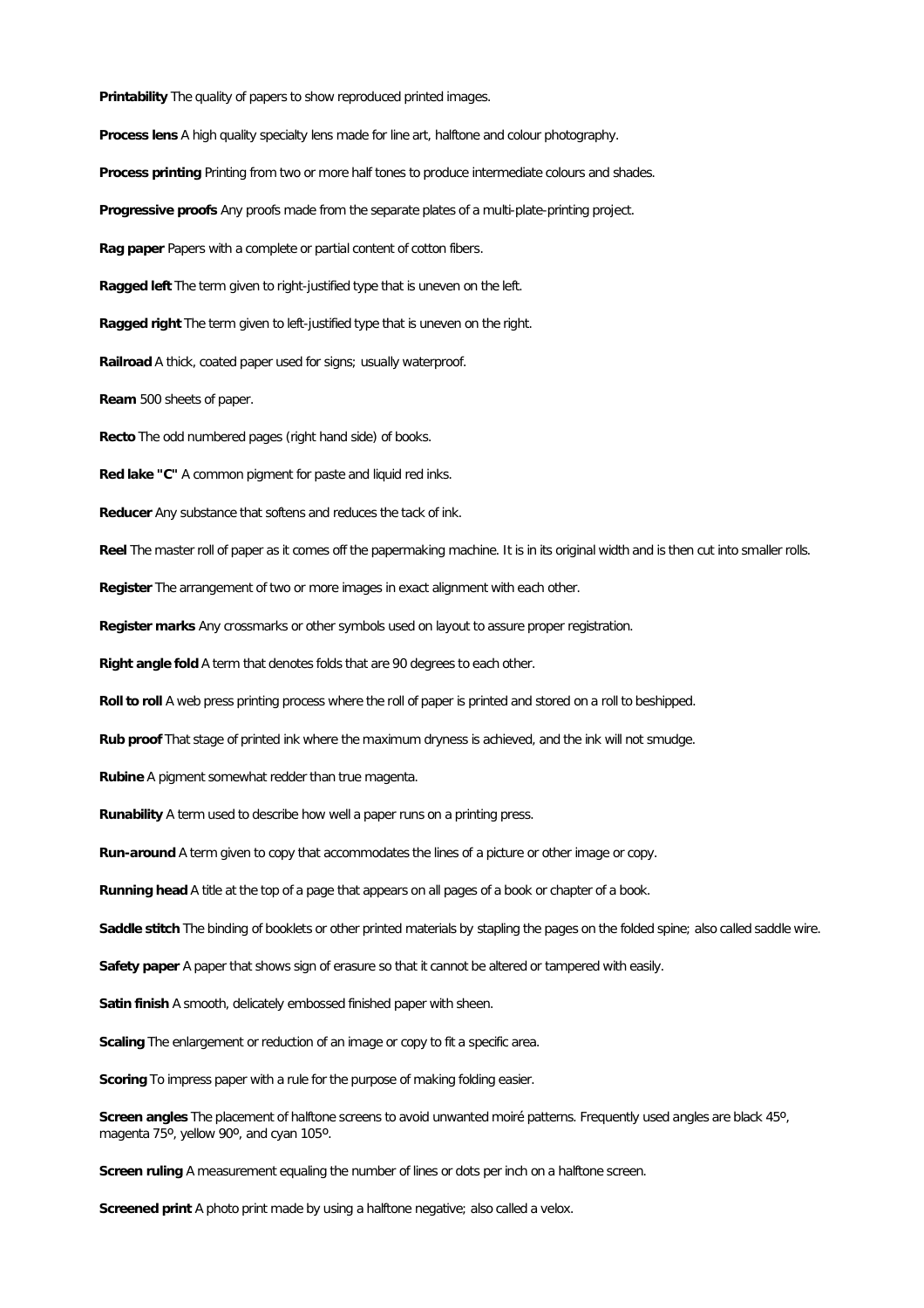**Scum**Unwanted ink marks in the non-image area.

**Self cover**A cover made out of the same paper stock as the internal sheets.

Sharpen To decrease the dot size of the halftone, which in turn decreases the colour strength.

**Sheetwise**The printing of two different images on two different sides of a sheet of paper by turning the page over after the first side is printed and using the same gripper and side guides.

**Short ink** Ink that is smooth and creamy but does not flow freely.

**Show through** A problem that occurs when the printing on one side of a sheet is seen from the other side.

Side quide The quides on the sides of the sheet fed press that position the sheet sideways as the paper is led towards the front guides.

Side stitch To staple sheets or signatures on the side closest to the spine.

Signature A printed sheet with many pages on it that is folded so that the pages are in their proper numbered sequence, as in a book.

**Silhouette halftone** A halftone with the background screen removed.

**Silverprint** See also brownline proof.

**Slitting** A term to describe the process of cutting of printed sheets by the cutting wheels of a printing press.

**Smoothness** That quality of paper defined by its levelness that allows for pressure consistency in printing, assuring uniformity of print.

**Soft dot** An excessively large halo around a dotin a photograph that causes a fringe that diminishes the dot intensity.

**Spiral bind**A binding whereby a wire or plastic is spiraled through holes punched along the binding side.

**Spread**A film image that is larger than the original image to accommodate ink trapping. See also trapping.

**Stability** The quality of paper to maintain its original size when it undergoes pressure and moisture changes.

**Stagger cutting** A process of cutting many sheets from the same parent sheet in which the smaller sheets have different grain directions; also called dutch or bastard cutting.

**Star target** The GraphicArts Technical Foundation, GATF, has established various quality control images; the star target appears along with the colour bar and helps the pressman detect any irregularity in the ink spread. See also colour bars.

**Static neutralizer**A device on a printing press that minimizes the amount of static buildup on paper as it passes through the press.

**Step and repeat** A process of generating multiple exposures by taking an image and stepping it according to a predetermined layout.

Stet A proofreader's symbol that is usually written in the copy margin, that indicates that the copy, which was marked for correction, should be left as it was.

**Stock** A term for unprinted paper or other material to be printed.

**Strip-in** To add an element, such as copy that is shot separately, and then stripped into place on a goldenrod flat.

**Stripping** The positioning of positives and negatives on the flat before proceeding to platemaking.

**Super calendaring** A machine procedure that produces a high finished paper surface that is extremely smooth and exceptional for printing.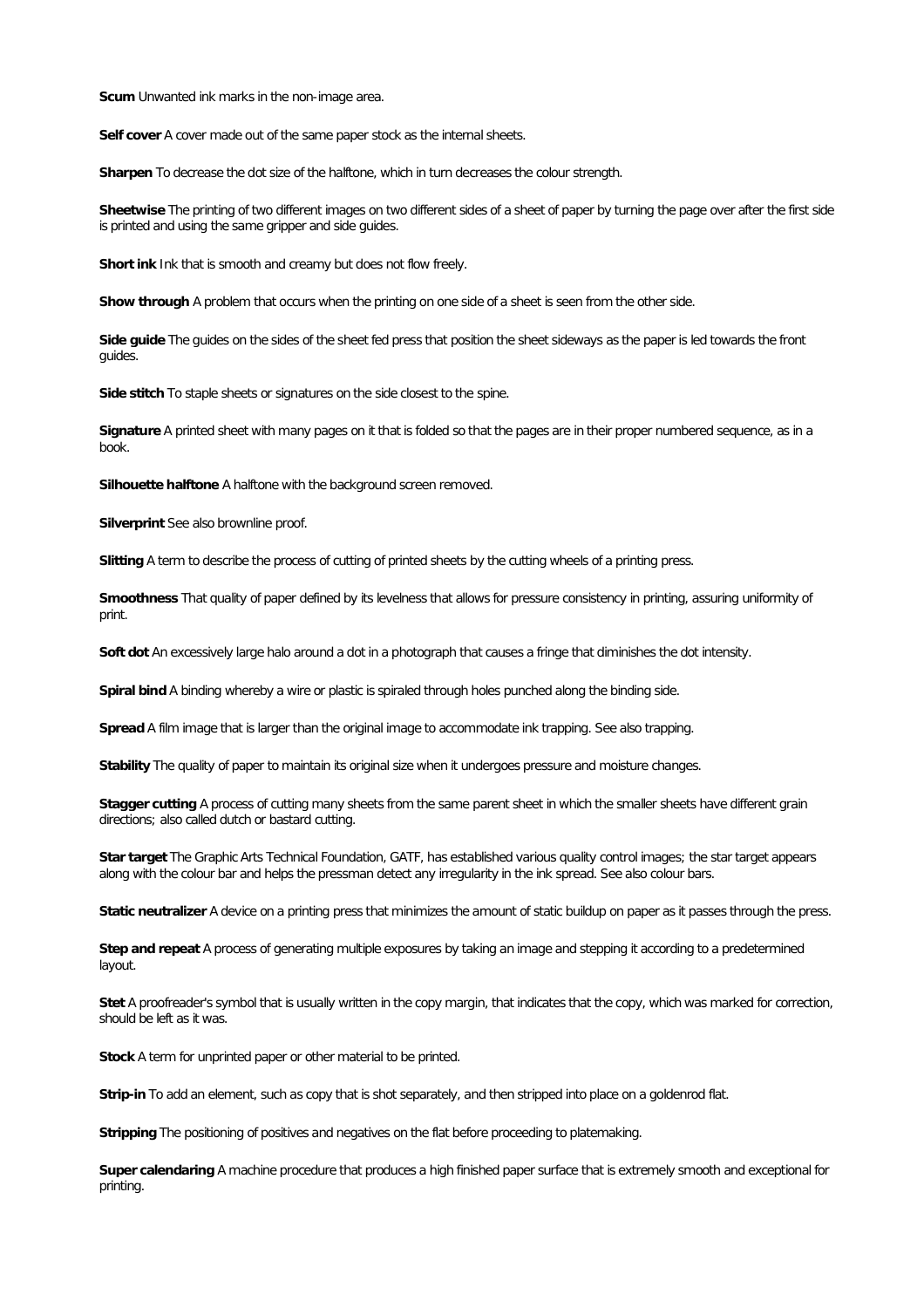**Synthetic papers** Any petroleum-based waterproof papers with a high tensile strength.

**Tack**The adhesive quality of inks.

**Tag** A dense, strong paper stock.

**Tensile strength A paper's ability to withstand pressure.** 

**Text** A high quality printing paper.

Thermography A printing process whereby slow drying ink is applied to paper and, while the ink is still wet, is lightly dusted with a resinous powder. The paper then passes through a heat chamber where the powder melts and fuses with the ink to produce a raised surface.

**Through drier**A slower drier that dries the ink throughout without forming a hard crust.

**Ticket envelope**Envelopes used mostly for theater tickets, with no other particular usage.

**Tint** A halftone screen that contains allthe same sized dots.

**Titanium oxide**A bright white pigment (opaque) used for printing on metal and flexible packaging.

**Toluidine red** A red pigment with poor bleed resistance.

**Tooth** The rough surfaced finish of papers such as vellum or antique.

Transparent Inks that do not block out the coloured inks that they print over, but instead blend with them to create intermediate colours.

**Trapping**The process of printing wet ink over printed ink, which may be wet or dry.

Trim marks Marks placed on the sheet to indicate where to cut the page.

**Twin wiremachine** Fourdrinier papermaking machines with two wires,instead of a wire and felt side. This assures higher quality when two sides are used for printing.

**Two-sidedness** The difference in feel and appearance of either side of a sheet of paper due to the papermaking process having a felt and wire side.

**Uncalendared** Papers that are not smoothed by going through the calendaring process.

**Up** A term used to describe how many similar sheets can be produced on a larger sheet; two up,four up, etc.

**Upright** A term given to books bound on the longer dimension.

**Vacuum frame** Also called a contact frame; used in the platemaking process to hold materials in tight contact during exposure.

**Variable Data Printing** Is a form of on-demand printing in which elements (such as text, graphics, photographs, etc) can be changed from one printed piece to the next, without stopping or slowing down the press, using information from a database. For example, a set of personalized letters, each with the same basic layout, can be printed with a different name and address on each letter.

Varnish The primary component of the ink vehicle. See also vehicle.

Vehicle A combination of varnish, waxes, dryers, etc., which contains the pigment of inks and controls the flow, the drying and the adhesion of the pigments to the printed surface.

Vellum A finish of paper that is rough, bulky and has a degree of tooth.

**Velour paper**A term given to papers that are coated with an adhesive and then flock dusted.